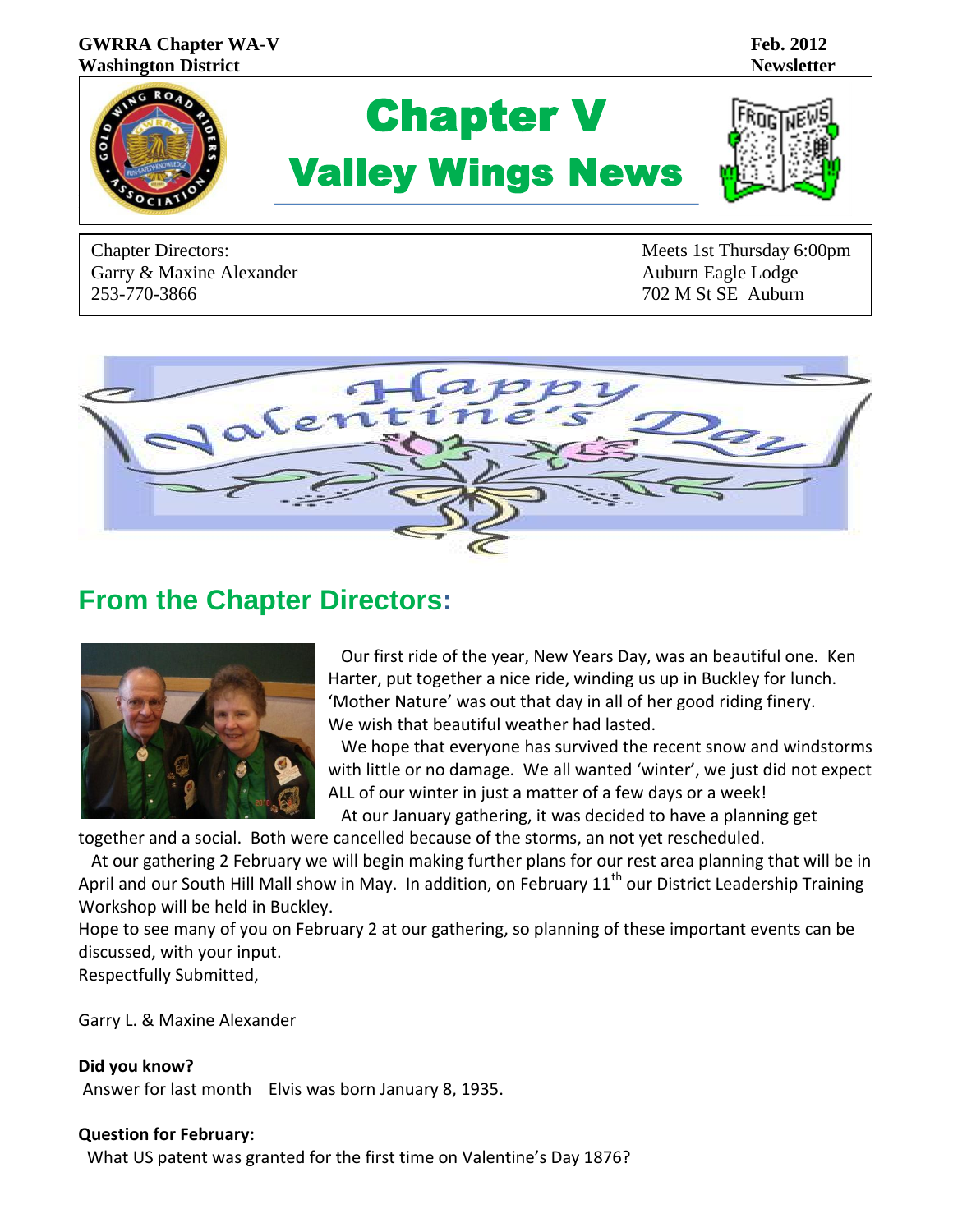

# **FROM ASSISTANT CHAPTER DIRECTORS:**



Greeting Everyone!

 Well, aren't you glad that January is over with. Silly me, I really thought that since it had been nice out all winter that we may get lucky and not have any snow. I don't know about you but, I got a little. It's good to have a generator for days and days with no power. I am still cleaning up branches and trees. I went over to Ken's and made some fire wood out of the tree that fell on his new Wing trailer. The trailer was hurt but fortunately the Wing was A-OK.

 So for all of the riders that got on their steeds for the first ride of the year on January 1st. Thanks for attending. For those of you that couldn't

make it then you missed temperatures in the mid 50's and just a great sunny ride. Krain's Corner for lunch was a great place to eat and the Police Escort out of Auburn was nice too. Although a little unexpected.

 Just a little side note for those of you keeping track..... I actually didn't ride the Wing in the snow and if you can believe it........it actually sat for two weeks. But I did like John says and checked my tires before riding. Safety first! Have a great February!!!!

Dennis





#### **FROM HONORARY ASSISTANCE CHAPTER DIRECTOR:**



 The chapter sure started out the new year with a big bang. We had 14 people and all were on motorcycles, no covered wagons. We had the best of winter weather, slightly chilly but not cold, a little overcast and some bursts of sun shine. Temperature reached at highest point of 52 degrees, "man it doesn't get any better than that". We did experience some radio problems, however this can be resolved at our next chapter workshop with an antenna tune up and by checking our patch-cords

Support Your Chapter

from helmet to radio. Speaking of tune-up, with the riding season coming up, we should be thinking of fine tuning our own riding skills with some parking lot practice and maybe even retaking some riding courses like ERC or our own GWRRA classes. Better yet talk to John, he can set up some chapter classes on group riding.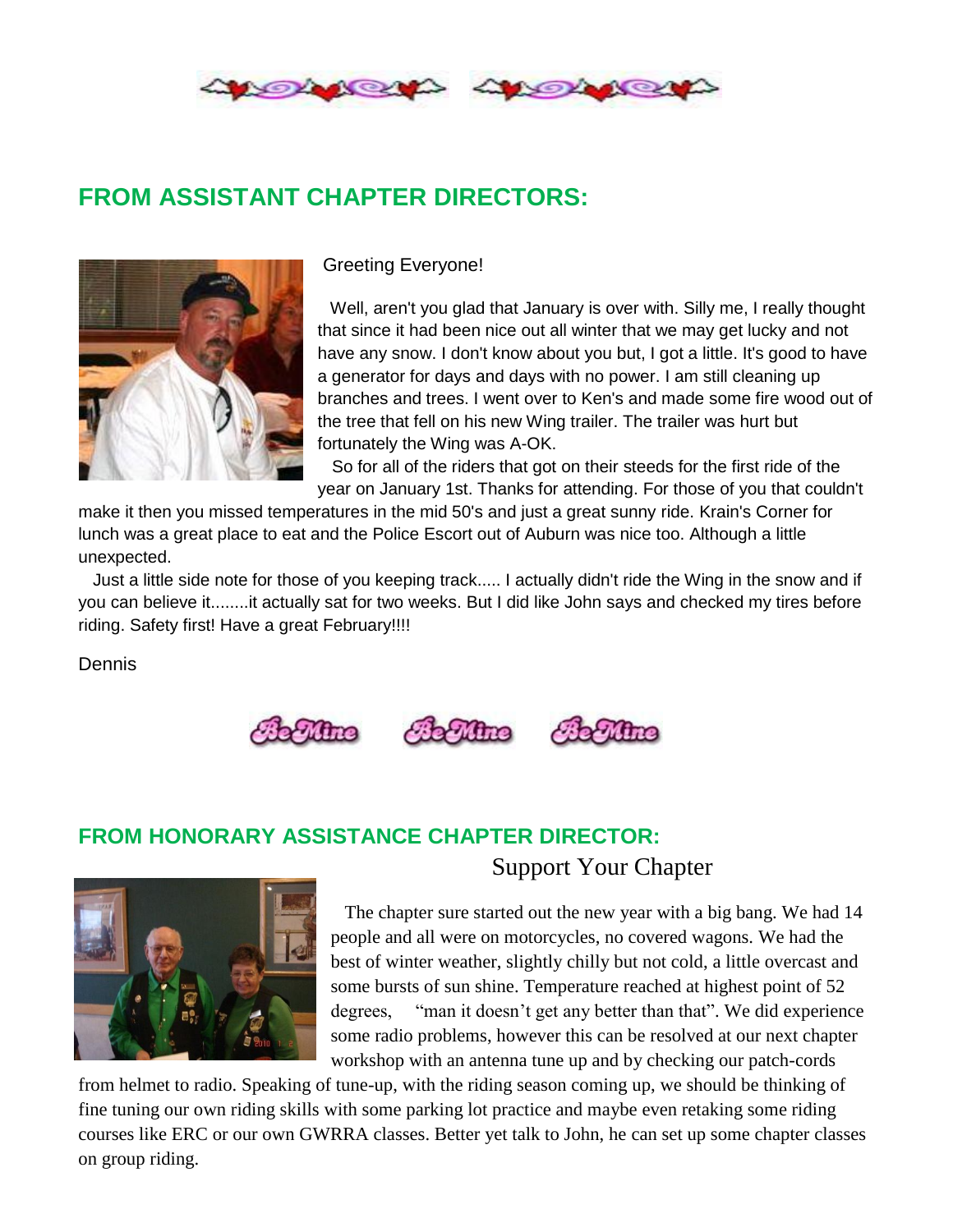One good way to "tune-up" your New Year is to sign up for the Rider-Education Workshop coming up the  $11<sup>th</sup>$  of this month. There's some good seminars to be heard. One class on 'ARC Course' given by ARC instructors Randy Reid and Eric Carlson, all classes are geared to our rider-education. When you sign-up don't forget to get your receipt, for the chapter will reimburse you after completion.

Speaking more on our riding skills and the practice of such skills. We want to congratulate John Doughty on receiving his Master Patch after going thru all four levels of the safety program.

Hey how about that snow and ice storm. For those of us living with a lot of trees around us, it got a little hairy. One could walk outside in



sounded like breakfast, you know, snap crackle and pop. Well Marion and I had one big snap over the top of our new cargo trailer and now it will require a new top. A very large branch of about 12 inches thick, the size of a tree, put a good size dent in the top. Hope the insurance covers the replacement. We want to thank Garry, John and Dennis for helping to remove the large branch from the top of our trailer. Garry came early and he and I were leaving to get gas for the generator when Dennis showed up. We told him we would be right back, a couple of hours later when we got back, Dennis was gone and so was the large tree branch, he and John had already cut up and stacked the wood ---- and covered the trailer with a tarp. Now that is what friends are all about.

Keep the wheels rolling

Ken & Marion



# **From the Chapter Educator:**



From the desk of John Doughty GWRRA Chapter Educator Chapter V.

February newsletter article - Time for a new helmet?

Now that the holiday season is over, tax time is rapidly coming upon us when we might get a substantial refund, and before the new riding season gets here, maybe it is time to think about that old helmet of yours. A helmet's life is five-years or less, depending on factors such as usage, weather exposure, abuse, and good (or not) overall care.

Did you know that during the HURT Report (1981) it was reported that 35% of the head injuries were near the jaw line? Did you know that in 2004, a traffic study found helmets were 37% effective in preventing a fatal injury?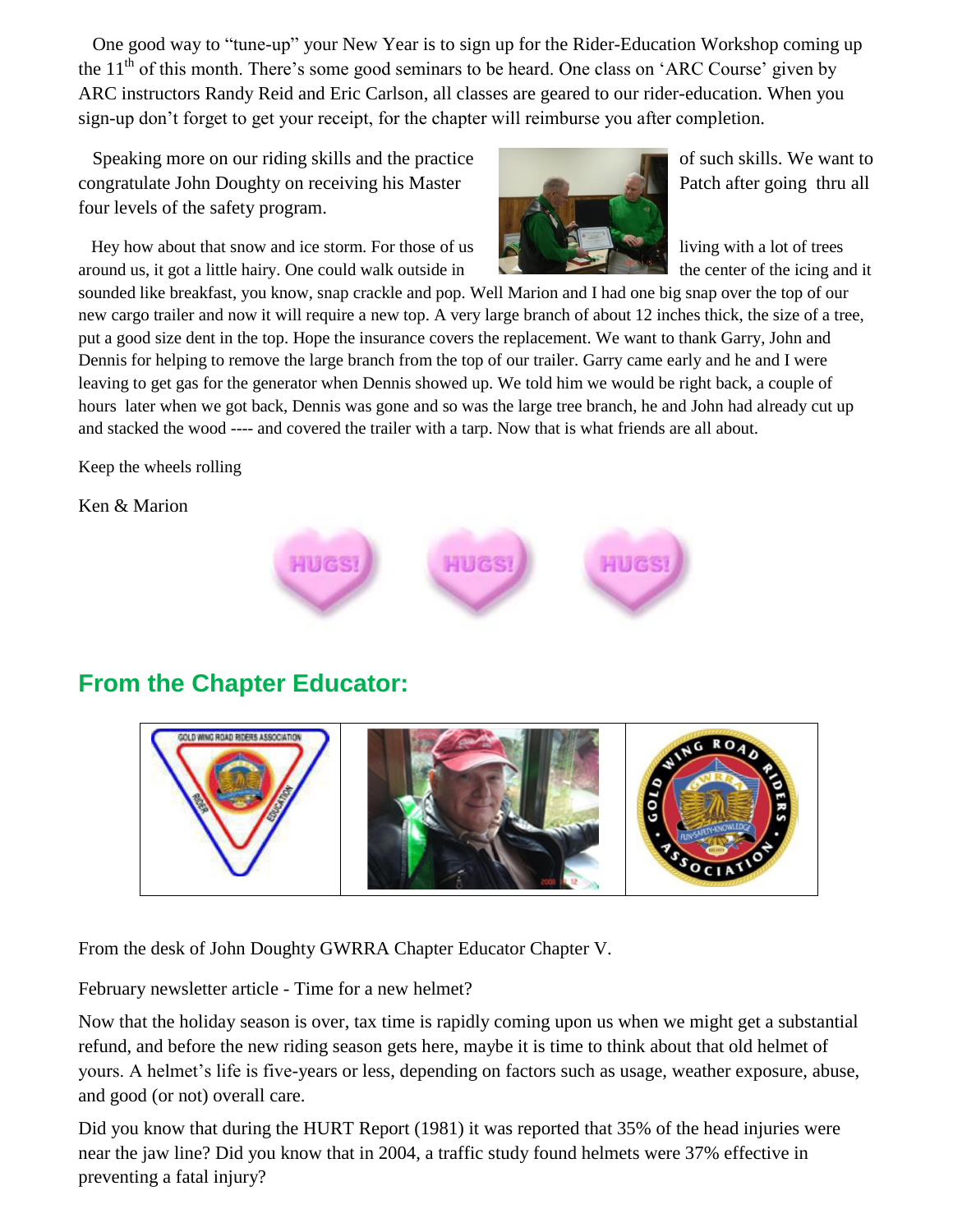Time for a new helmet? Consider these additional thoughts:

1) The OPTIMAL life of a helmet is about five years. Things like perspiration, salt from your body, greasy hands after you checked your oil, makeup if you wear it, gas fumes, sun, rain, normal wear and tear begin to take their toll on the fabric and polystyrene (the stuff that absorbs the shock of the impact when the helmet hits the ground). The polystyrene is the most critical part of your helmet because it cannot be inspected easily and because its job is to absorb the impacts no matter how minute the impact

2) Have you looked at your helmet's outer layer? Have you noticed any nicks, dings, hairline cracks, or rock chips of paint missing from the surface? All could be an indication that your helmet may have some internal damage that you cannot see. An invisible crack in the inner layers of the polystyrene could affect the protection it is supposed to give you because the material could squeeze together rather than absorb the shock of the impact

3) Did you know that the helmet's polystyrene inner liner has been designed to crush as it absorbs the blow from an impact? The design for both the shell and the liner is to self-destruct by spreading the forces of the impact throughout the entire helmet components. This crush effect is in the design of the helmet and the design is to destroy the component on impact whether dropped from several feet (like falling off your seat or gas tank) or in a crash

4) Were you aware that the impact of a dropped helmet could inject small hairline cracks into the polystyrene material thereby compromising the effectiveness of the protection it is supposed to give you

5) When you place your helmet on the gas tank, did you know that you are allowing gas fumes and maybe some of the liquid itself to penetrate the helmet liner causing deterioration of the material and premature breakdown?

6) Hanging your helmet from your handlebar or mirror might not be such a good idea either. Depending how you hang it, you could compress some of the inner lining as the weight from the helmet forms to the mirror's edge. Even worse is that the helmet may slip off the mirror and fall to the ground damaging the outer surface creating undetected cracks in the inner lining

7) Leaving your helmet on your mirror, sissy bar, or handgrip can leave impressions on the inner lining producing some compaction of the polystyrene material rendering it less protective than in the original design

8) Another overlooked or ignored item is the chinstrap and the connecting device. These two items wear down overtime as much if not more than the helmet itself and requires your inspection. Look for fraying material, strap threads worn, D-rings or gator buckle breakdown, and broken straps where they might not hold up if a lot of stress forced upon them. Modified chinstraps and quick release adaptations should be of concern for when you place the most energy upon that mechanism during an event and its release just may not be the right time for it to "quick release". Avoid quick release mechanisms if not provided by the manufacturer. Although these quick release mechanisms may be more convenient or easier to use, they may not perform their duty when called upon. Keep in mind that they have not been tested with the manufacturer's approval and may not do what they are supposed to do when they are put to the task they are designed to perform, that is, keep your helmet on your head

9) Have you considered storing your helmet in the house rather than the garage because of the harmful gas fumes that your car and motorcycle generate while they are sitting there waiting for you to take them out on the road

10) When thinking about replacing your helmet one final idea. The extra care you provide for your helmet may extend your helmet's life. No matter how well you take care of the helmet over time, the protection is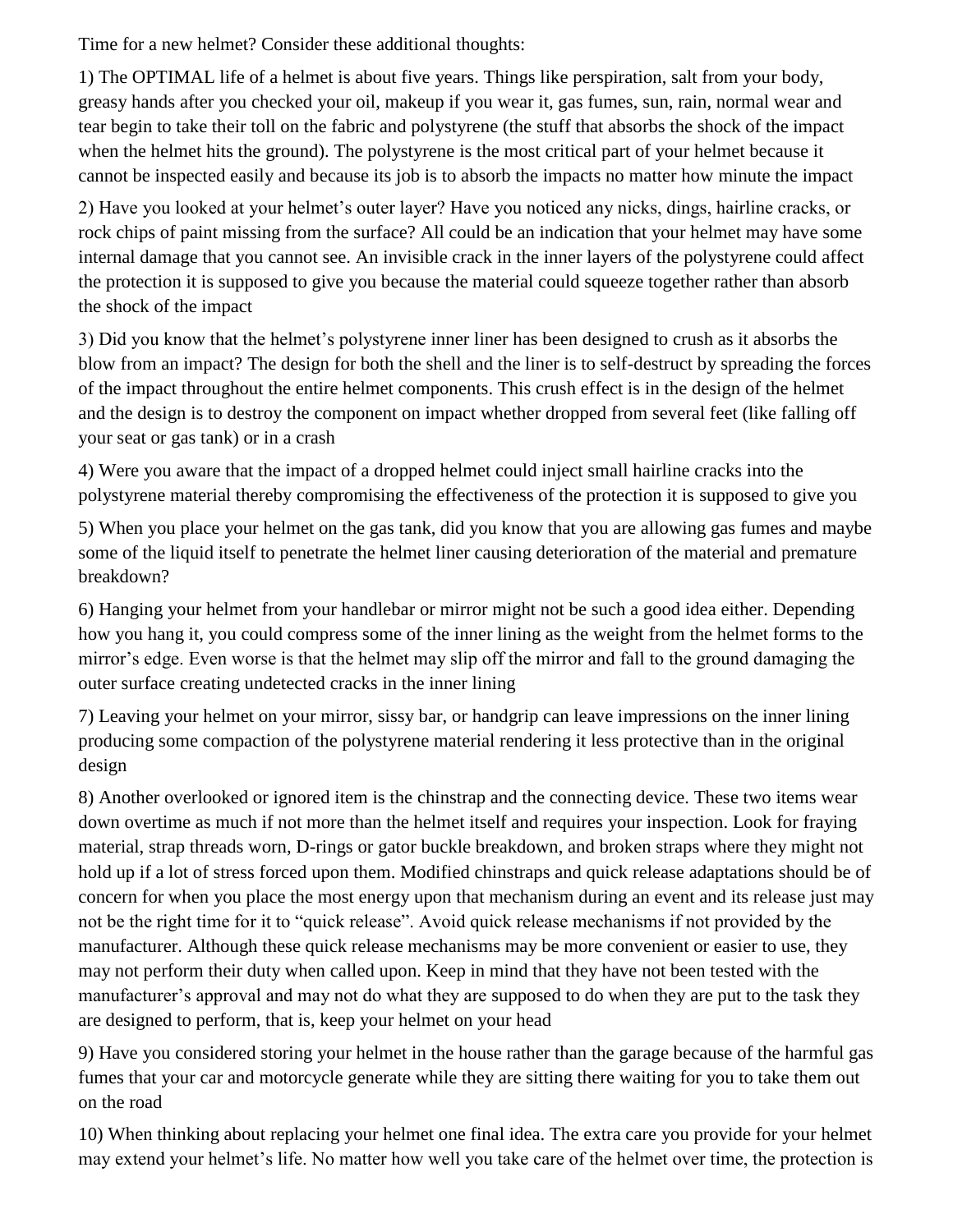only for a short time (five-years or less). The passing of time itself will take away your protection slowly. You should be cognizant that your helmet will wear out in five years or less

Some hints to extend your helmet's five-year or less life include:

1) Get the bugs off the outer layers and sometimes the inner layer as well. Usually when the little critter decides the gap between your ear and face is a good place to splatter, that residue is absorbed in the lining fabric and dries eventually. Be sure to clean off the debris including the guts, wings, and other slime that is left over from your encounter with them. Soak a towel in warm soapy water and place the towel over the helmet. Let the warmth of the water and soap loosen and remove the debris. Avoid scraping the bugs off when they are old or dried because you could scratch the surface thereby taking away the helmet's protective characteristics

2) After the helmet is clean, put a light layer of car wax over the surface to enhance the aerodynamics and slow the process of the next bug splatter

3) Use one-hundred percent cotton towels to dry and to polish the helmet. Avoid cloth that contains polyester, buttons, or any other not so soft cloth material because its usage may scratch the helmet surfaces and invite outer shell breakdown

4) Use a soft cloth bag when storing the helmet so that dust, dirt, rubbing up against a hard surfaces (like inside your saddle bag) will provide some protection for the helmet

5) Use soap (mild detergent, dishwashing soap, cloths washing soap) to clean the removable helmet liners and cheek pads. Some liners can be removed from the helmet shell and can be placed into a washing machine using the mild or delicate cycles. For all washings or cleanings, let the helmet liner air dry naturally. Do not put them in the dryer or directly in the sun. The artificial heat sources will breakdown the material and will weaken its protective characteristics

6) Store your helmet in the house and not in the garage. Gasoline fumes will be absorbed by your helmet and will enhance deterioration of the polystyrene over long periods

Happy and safe riding.

Sincerely,

GWRRA Chapter Educator –

JOHN E. DOUGHTY

# New Year 2012 Ride (in the eyes of Vic & Sharon Parr)

As the New Year approaches I am monitoring the weather channels trying to work some voo-doo or other magic to keep the day of the ride bearable. I must have done something right (you can pay me later) because a partly cloudy day presented itself.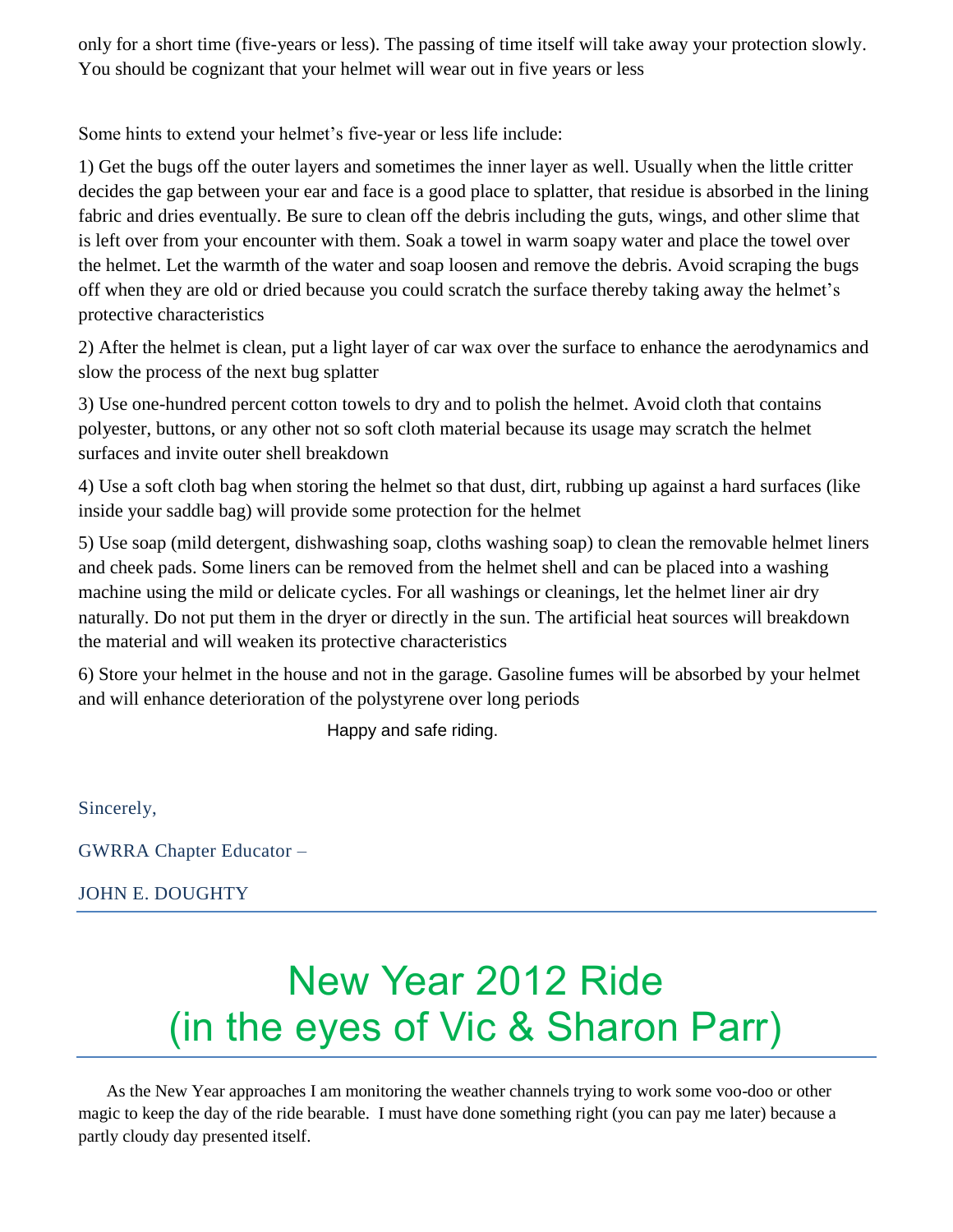We had our cold weather gear already set out the night before in anticipation of a cool ride. For Sharon this meant the electric socks, pants, jacket, and gloves. I elected to forego the socks hoping that having my feet close to the engine would suffice.

Oh, happy day. The sky was cloudy with some sun breaks as we left home. The group had planned on meeting at the Auburn Denney's Restaurant just off highway 18 at 10:00 am. We would wait until 10:30 for any late arrivals and then follow our leader (Ken and Marion Harter). What a surprise it was to realize that there were NO covered wagons this year. Our group consisted of Garry & Maxine Alexander, John Doughty, Ken & Marion Harter, Frank Hearron, Ed Miller, Dennis & Sharon Murphy, Vic & Sharon Parr, Michael Smith, and Mike & Karen Walenceus.



Our leader took us over hill and dale on the back roads around Auburn, Sumner, and Enumclaw. We even had a police escort for a short while until the first two bikes that ran the stop sign pulled over to let the local law enforcer say "hello". It must have been Marion's charm because it wasn't too long and the officer returned to his car and left our convoy. Really makes me wonder how much money Ken found in his billfold?

We stopped at the Krains Korner restaurant for lunch and a potty break. A couple of bikes in our group had to leave early due to some other commitments. As we entered the restaurant we were surrounded by a multitude of

Christmas decorations. There was also a large crowd of patrons waiting to be seated and when a call for a party of 13 was heard, I was sure that was us. Nope – another group of that size was already waiting. Finally we were escorted to a group of tables 276932 where we settled down for some fine eats and good socializing. As we were going back to our tables we passed a group from Chapter "A" finishing their lunch. It was great to say "hello" and "happy new year" to them along with getting a couple of hugs.



All too soon our lunch was over and we returned to our trusty steeds. Some of the group decided to go to the Harter's for some more socializing, but the majority took off on their own and went to other destinations.

It was a great ride on a great day. It was also a wonderful sight to see all bikes this time, but we would welcome anyone who decided to use their covered wagon. If you were unable to join us this year, give it a serious consideration for next year – or any other ride we design.

#### **FROM THE CHAPTER NEWSLETTER EDITORS**





 We are beginning to see some of you getting your articles in early, rather than waiting for the last minute. That really helps your poor old aging editor. Thank you, thank you very much!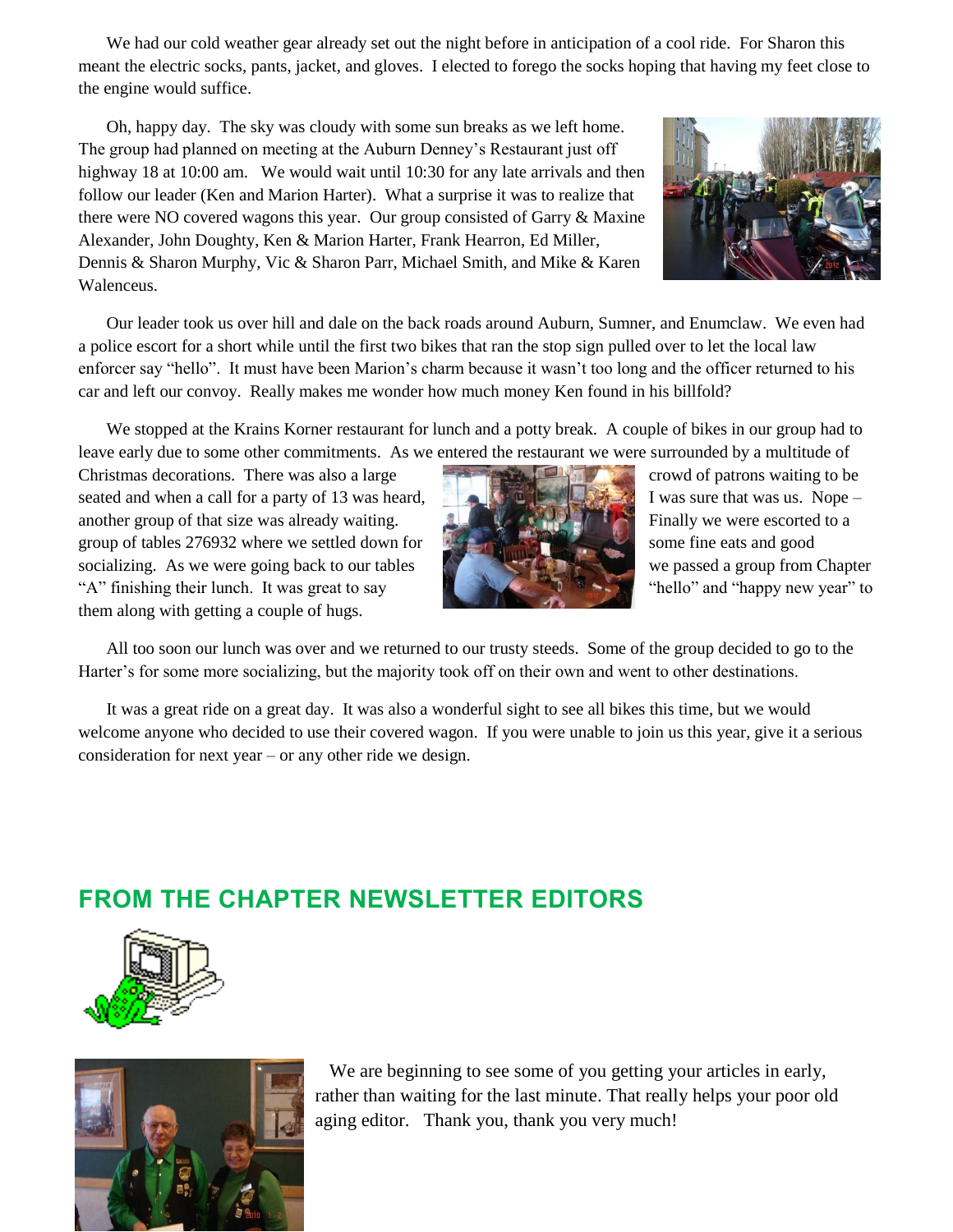Lately we have been relying mostly on two members furnishing the recipes, surely you, the member reading this article has something special in your recipe cook box that would really wake up our taste buds and just make us drool. MMM-GOOOD!

Don't forget, the last Saturday of the month. (or before)

Keep the articles coming?

Ken/Marion

#### **FROM THE CHAPTER SECRETARY**

January 5th, 2012 GWRRA Meeting



No minutes reported

Jan Ljunggren

--



# **From the chapter couple of the year:**



Well, the new year has had a healthy start. We enjoyed ourselves on our annual New Year's Day ride on our motorcycle and I have even had some opportunities to take it for other rides. I did feel a lot more comfortable using some of my cold weather riding gear. A person never realizes what they were missing until they finally have it.

There are so many activities coming up that include training, riding, and just socializing. We planned for several chapter socials at member's homes or restaurants. Any place that is cozy and allows some chatter about many

subjects. The training is not limited to the classroom but honing our skills on practice courses. I know I am one that needs to get out and practice on my own, along with some guidance from the experts. As we make some of these events we hope to see some of you there, too.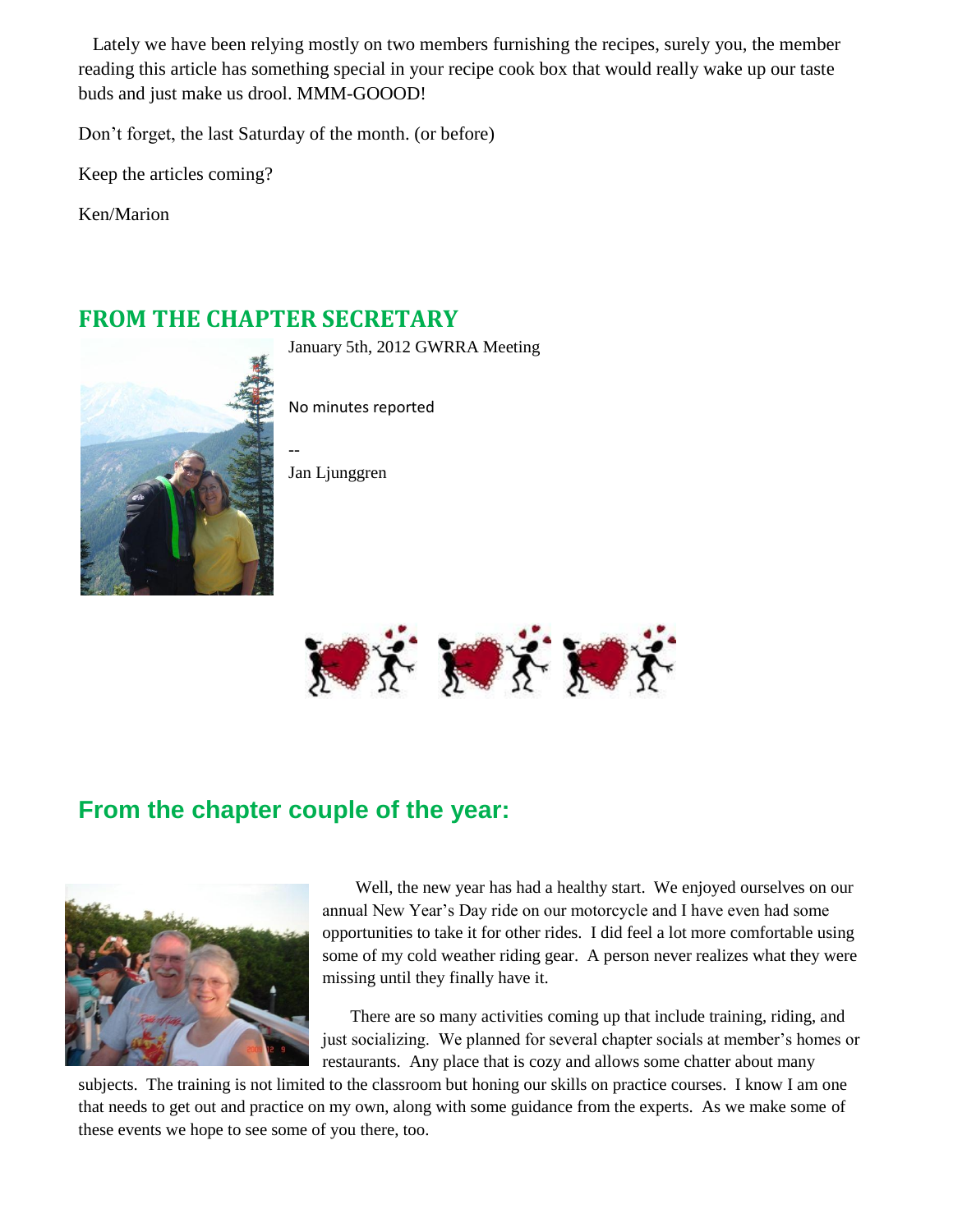I sit in our warm house gazing out the patio door watching snowflakes float to the ground. It is cold enough that they don't melt and a soft blanket of white is appearing. I'm not one that really enjoys the cold temperatures and look with longing for another trip to warmer climates – maybe Mazatlan. I envy the snowbirds who beat the hazards of the mountain passes and are now "suffering" in the heat of the Southwest. But, today I will thank the good Lord I am alive and in good health.

Smile often and ride safely.

Vic & Sharon WAV Couple of the Year

### **FROM THE CHAPTER TECHNICAL ADVISOR:**





This is just a reminder so, on March 24th bring your bike and any supplies you made need for the Workshop at Ken and Marions. We will be doing any sort of maintenance but if you want something major done that will require anything more than just normal work, please contact me or Ken so we can use our resources to the best of our abilitys.

We want you to have a safe and great riding season so make sure your ride is up to the challenge.

Dennis.



# **Recipe Corner:**

Preheat oven to 350 deg F

#### *White Chocolate and Cherry Cookies*

| 1 cup margarine, softened         | 2 1/4 cups all-purpose flower       |
|-----------------------------------|-------------------------------------|
| 3⁄4 cup granulated sugar          | 1 teaspoon baking soda              |
| 3⁄4 cup firmly packed brown sugar | 1 package white chocolate chips     |
| 2 eggs                            | 1 1/2 cups Mariani Premium Cherries |
| 1 teaspoon vanilla extract        | 1 cup coarsely chopped cashews      |
|                                   |                                     |

Put margarine, granulated sugar, brown sugar, eggs and vanilla in a large mixing bowl. Beat with an electric mixer on medium speed 3 to 4 minutes, or until well mixed. Combine flower and baking soda.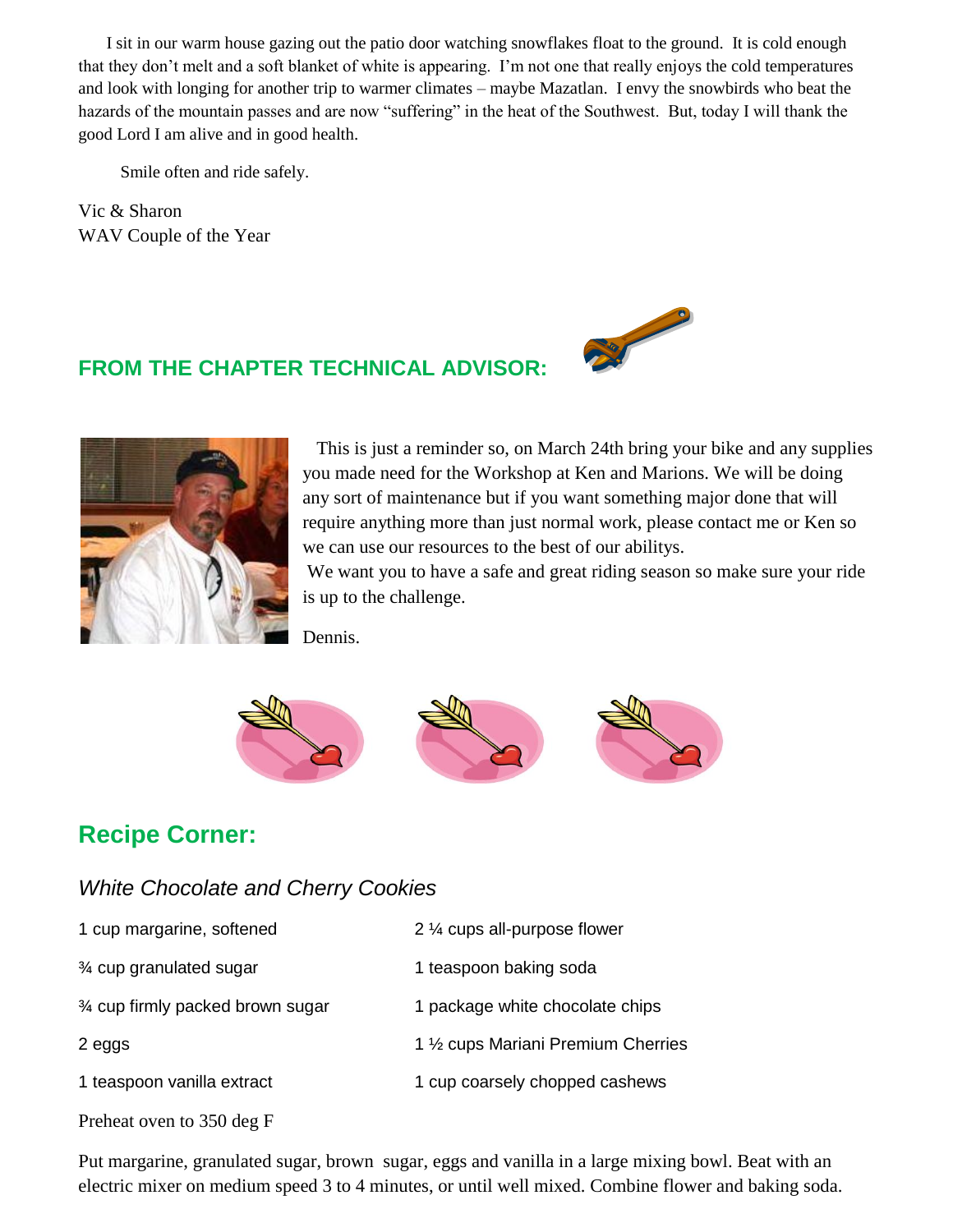Gradually add flower mixture to butter mixture; mix well. Stir in white chocolate chips, dried cherries and cashews. Drop by rounded tablespoons onto ungreased baking sheets. Bake 10 to 12 minutes, or until light golden brown. Do not over bake. Transfer to wire rack to cool. Makes 4 to 5 dozen.

# **CHAPTER BIRTHDAYS CHAPTER ANNIVERSARYS**



Susan Ceci - 9<sup>th</sup> Jan Ljunggren – 21st



Nick Ferderer - 18<sup>th</sup>  $\begin{array}{ccc} \text{Nick Ferder} & -7\text{th} \\ \text{Vic Parr} & -17\text{th} \\ \end{array}$  Lee and Marcia Damoiseaux – 7th JD and Carol Miller – 26th Dennis and Sharon Murphy – 19th



# **Quick Quiz**

Who started Valentine's Day

See answer below

#### **Did You Know**

*Approximately 141 million Valentine's Day cards are exchanged annually, making Valentine's Day the second most popular card-sending holiday after Christmas.*